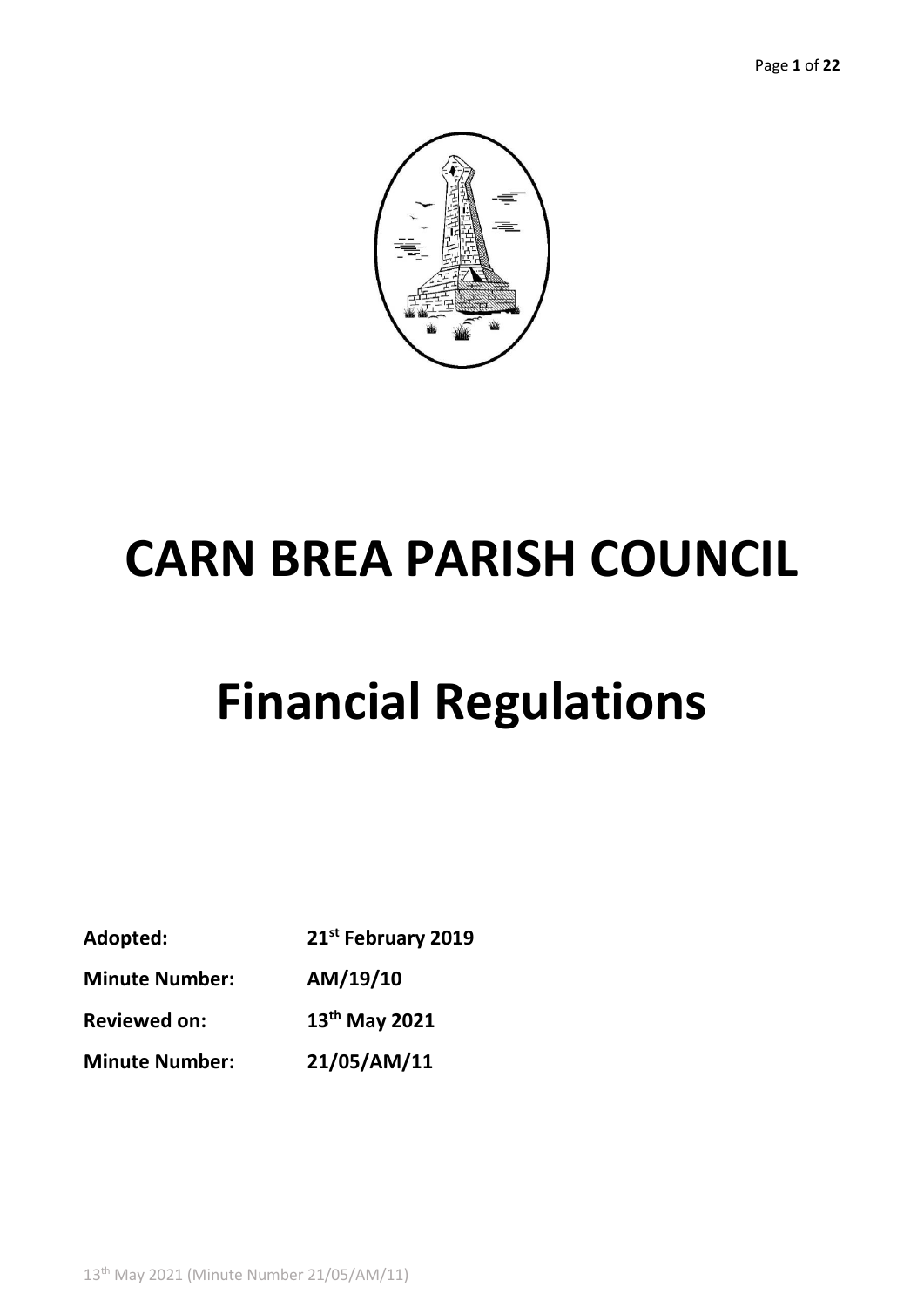# **INDEX**

| 1.  | General                                                           | $\overline{2}$ |
|-----|-------------------------------------------------------------------|----------------|
| 2.  | Accounting and audit (internal and external)                      | 5              |
| 3.  | Annual Estimates (Budget) and forward planning                    | 6              |
| 4.  | Budgetary control and authority to spend                          | 7              |
| 5.  | Banking arrangements and authorisation of payments                | 8              |
| 6.  | Instructions for the making of payments                           | 10             |
| 7.  | <b>Payment of Salaries</b>                                        | 13             |
| 8.  | Loans and investments                                             | 14             |
| 9.  | Income                                                            | 15             |
| 10. | Orders for work, goods and services                               | 16             |
| 11. | Contracts                                                         | 16             |
| 12. | Payments under contracts for building or other construction works | 18             |
| 13. | Stores and equipment                                              | 18             |
| 14. | Assets, properties and estate                                     | 19             |
| 15. | Insurance                                                         | 20             |
| 16. | Charities                                                         | 20             |
| 17. | <b>Risk Management</b>                                            | 20             |
| 18. | Suspension and Revision of Financial Regulations                  | 21             |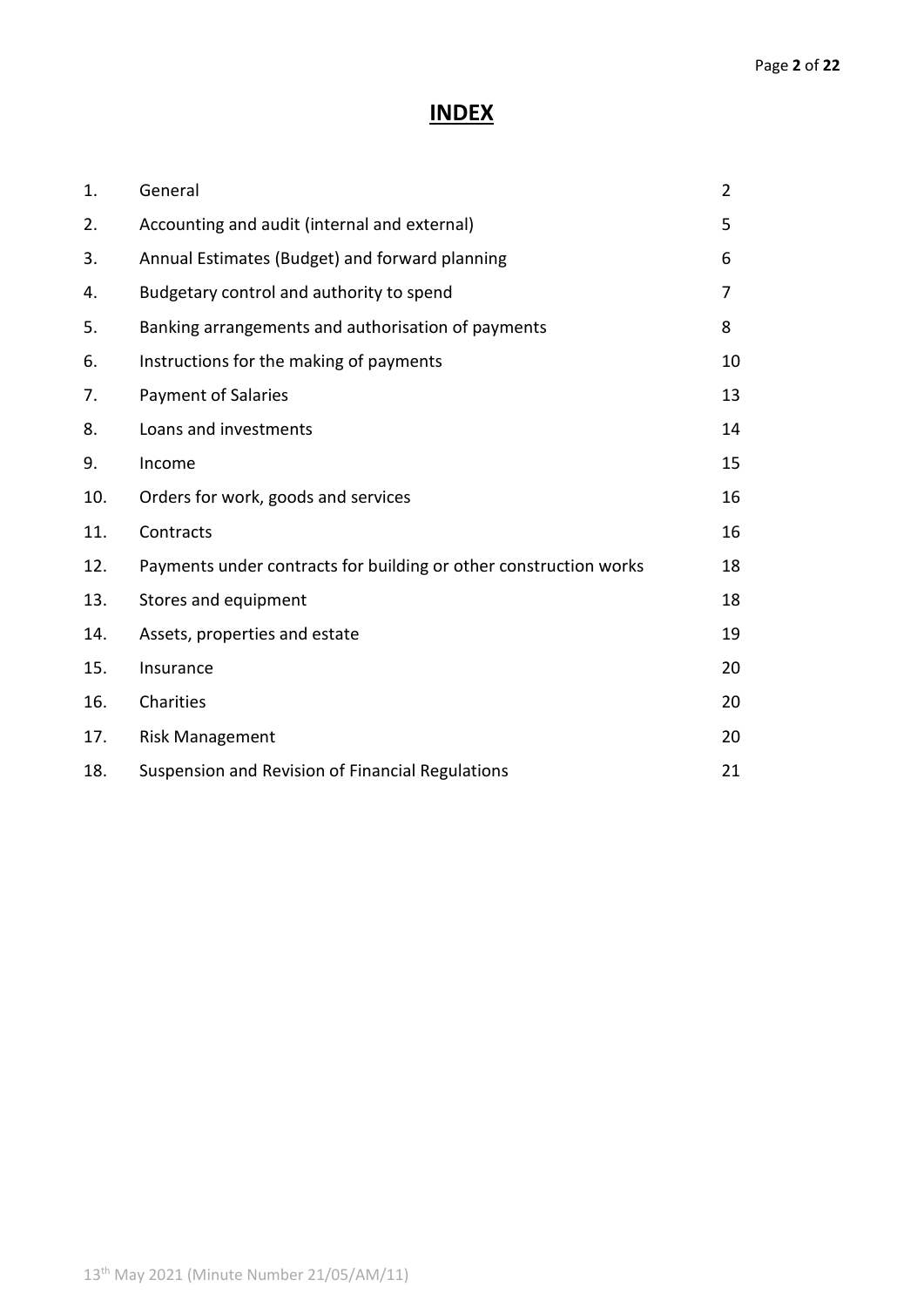## **1. General**

- 1.1 These financial regulations govern the conduct of financial management by the council and may only be amended or varied by resolution of the council. Financial regulations are one of the council's three governing policy documents providing procedural guidance for members and officers. Financial regulations must be observed in conjunction with the council's standing orders<sup>1</sup> and any individual financial regulations relating to contracts.
- 1.2 The council is responsible in law for ensuring that its financial management is adequate and effective and that the council has a sound system of internal control which facilitates the effective exercise of the council's functions, including arrangements for the management of risk.
- 1.3 The council's accounting control systems must include measures:
	- for the timely production of accounts;
	- that provide for the safe and efficient safeguarding of public money;
	- to prevent and detect inaccuracy and fraud; and
	- identifying the duties of officers.
- 1.4 These financial regulations demonstrate how the council meets these responsibilities and requirements.
- 1.5 At least once a year, prior to approving the Annual Governance Statement, the council must review the effectiveness of its system of internal control which shall be in accordance with proper practices.
- 1.6 Deliberate or wilful breach of these Regulations by an employee may give rise to disciplinary proceedings.
- 1.7 Members of Council are expected to follow the instructions within these Regulations and not to entice employees to breach them. Failure to follow instructions within these Regulations brings the office of councillor into disrepute.
- 1.8 The Responsible Financial Officer (RFO) holds a statutory office to be appointed by the council. The appointed RFO for this council will apply these regulations accordingly.

\_\_\_\_\_\_\_\_\_\_\_\_\_\_\_\_\_\_\_\_\_\_\_\_\_\_\_\_\_\_\_\_\_\_\_\_\_\_\_\_\_\_\_\_\_\_\_\_\_\_\_\_\_\_\_\_\_\_\_\_\_\_\_\_\_\_\_\_\_\_\_\_\_\_\_\_\_\_\_\_\_

<sup>&</sup>lt;sup>1</sup> Model standing orders for councils are available in Local Councils Explained © 2013 National Association of Local Councils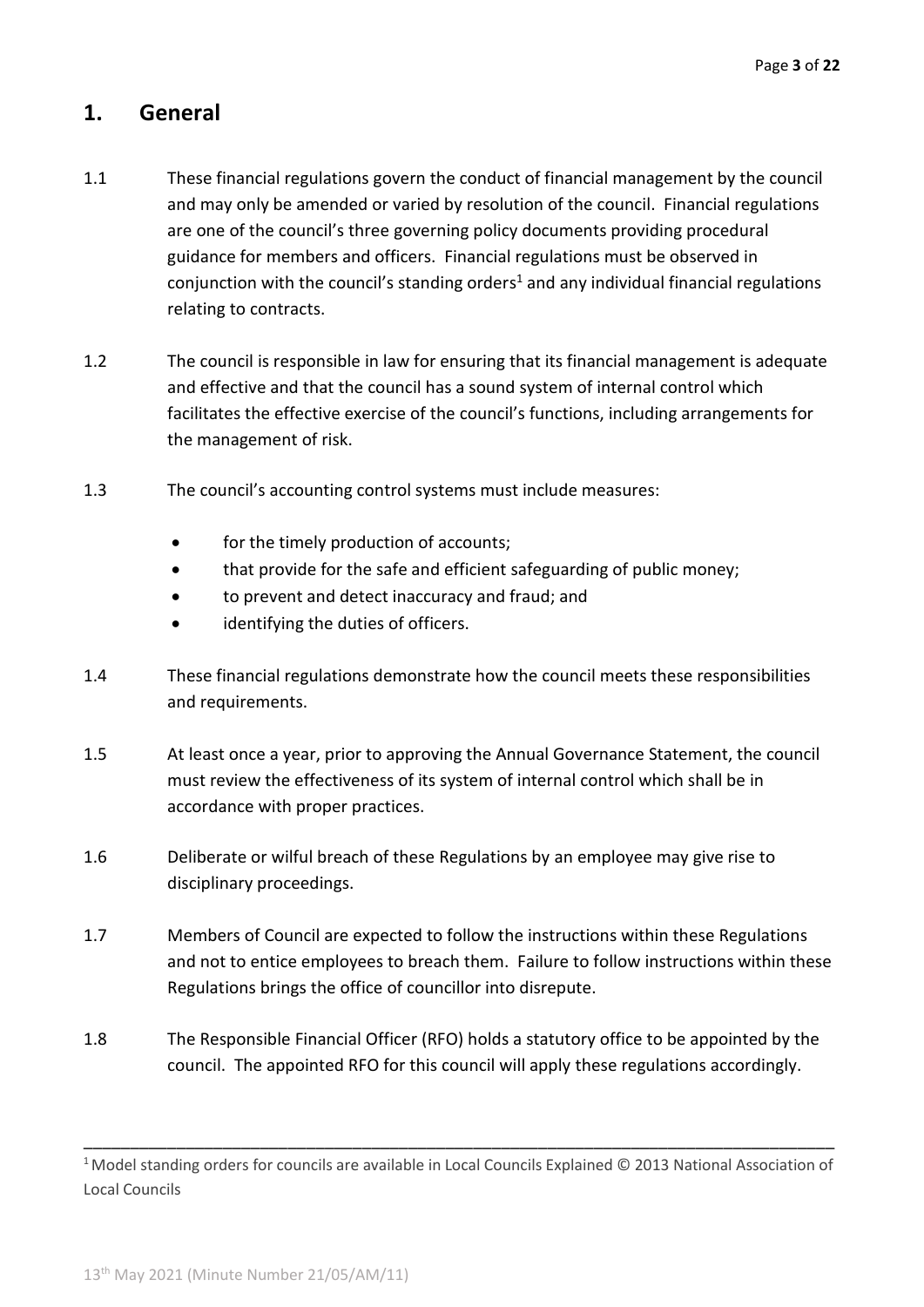#### 1.9 The RFO;

- acts under the policy direction of the council;
- administers the council's financial affairs in accordance with all Acts, Regulations and proper practices;
- determines on behalf of the council its accounting records and accounting control systems;
- ensures the accounting control systems are observed;
- maintains the accounting records of the council up to date in accordance with proper practices;
- assists the council to secure economy, efficiency and effectiveness in the use of its resources; and
- produces financial management information as required by the council.
- 1.10 The accounting records determined by the RFO shall be sufficient to show and explain the council's transactions and to enable the RFO to ensure that any income and expenditure account and statement of balances, or record of receipts and payments and additional information, as the case may be, or management information prepared for the council from time to time comply with the Accounts and Audit Regulations<sup>2</sup>.
- 1.11 The accounting records determined by the RFO shall in particular contain:
	- entries from day to day of all sums of money received and expended by the council and the matters to which the income and expenditure or receipts and payments account relate;
	- a record of the assets and liabilities of the council; and
	- wherever relevant, a record of the council's income and expenditure in relation to claims made, or to be made, for any contribution, grant or subsidy.

\_\_\_\_\_\_\_\_\_\_\_\_\_\_\_\_\_\_\_\_\_\_\_\_\_\_\_\_\_\_\_\_\_\_\_\_\_\_\_\_\_\_\_\_\_\_\_\_\_\_\_\_\_\_\_\_\_\_\_\_\_\_\_\_\_\_\_\_\_\_\_\_\_\_\_\_\_\_\_\_\_

2 In England – Accounts and Audit (England) Regulations 2011/817 In Wales – Accounts and Audit (Wales) Regulations 2005/368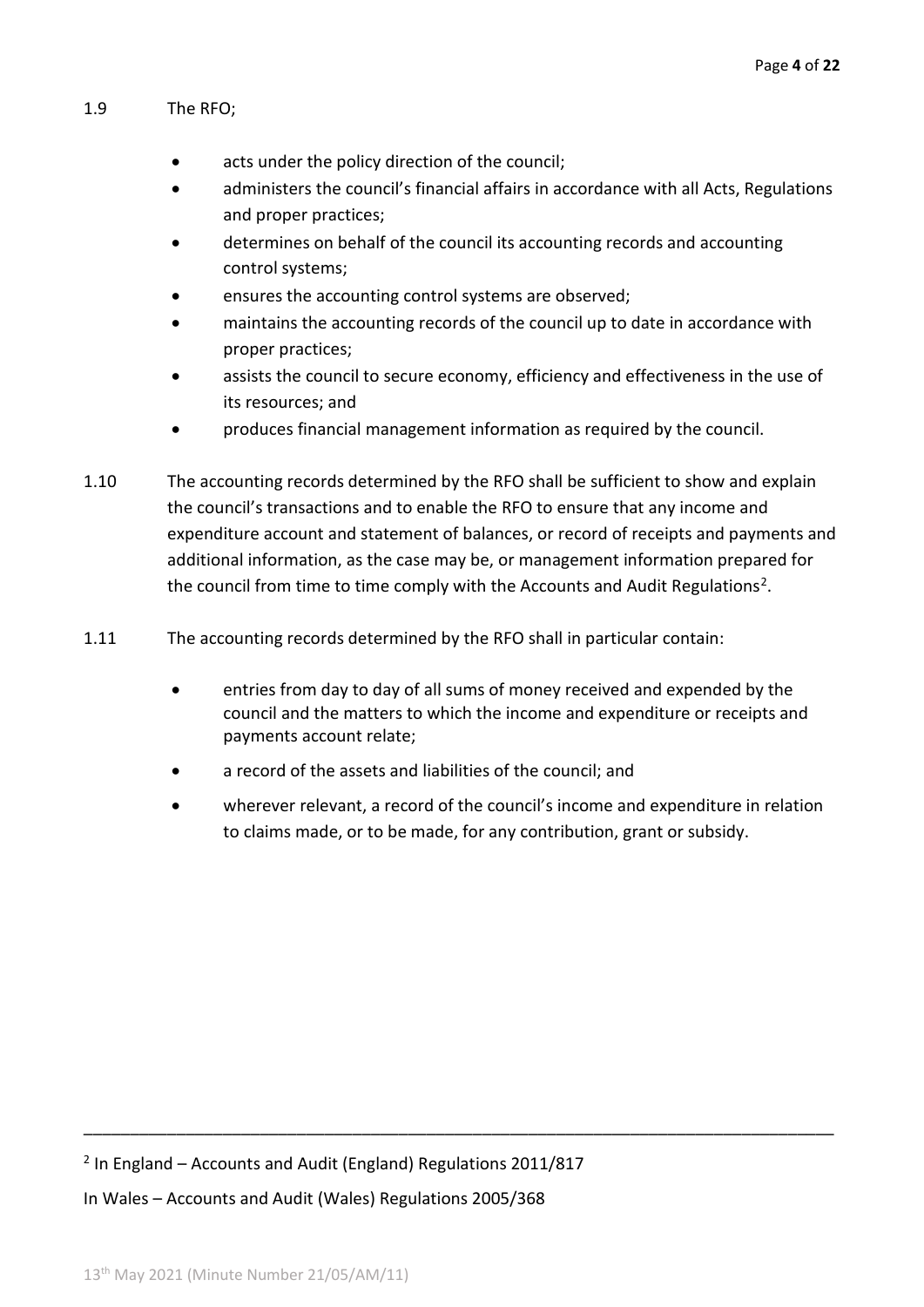- 1.12 The accounting control systems determined by the RFO shall include:
	- procedures to ensure that the financial transactions of the council are recorded as soon as reasonably practicable and as accurately and reasonably as possible;
	- procedures to enable the prevention and detection of inaccuracies and fraud and the ability to reconstruct any lost records;
	- identification of the duties of officers dealing with financial transactions and division of responsibilities of those officers in relation to significant transactions;
	- procedures to ensure that uncollectable amounts, including any bad debts are not submitted to the council for approval to be written off except with the approval of the RFO and that the approvals are shown in the accounting records; and
	- measures to ensure that risk is properly managed.
- 1.13 The council is not empowered by these Regulations or otherwise to delegate certain specified decisions. In particular, any decision regarding:
	- setting the final budget or the precept (Council Tax Requirement);
	- approving accounting statements;
	- approving an annual governance statement;
	- borrowing;
	- writing off bad debts;
	- declaring eligibility for the power of well-being; and
	- addressing recommendations in any report from the internal or external auditors, shall be a matter for the full council only.
- 1.14 In addition, the council must:
	- determine and keep under regular review the bank mandate for all council bank accounts;
	- approve any grant or a single commitment in excess of £5,000; and
	- in respect of the annual salary for any employee have regard to recommendations about annual salaries of employees made by the relevant Committee in accordance with its terms of reference.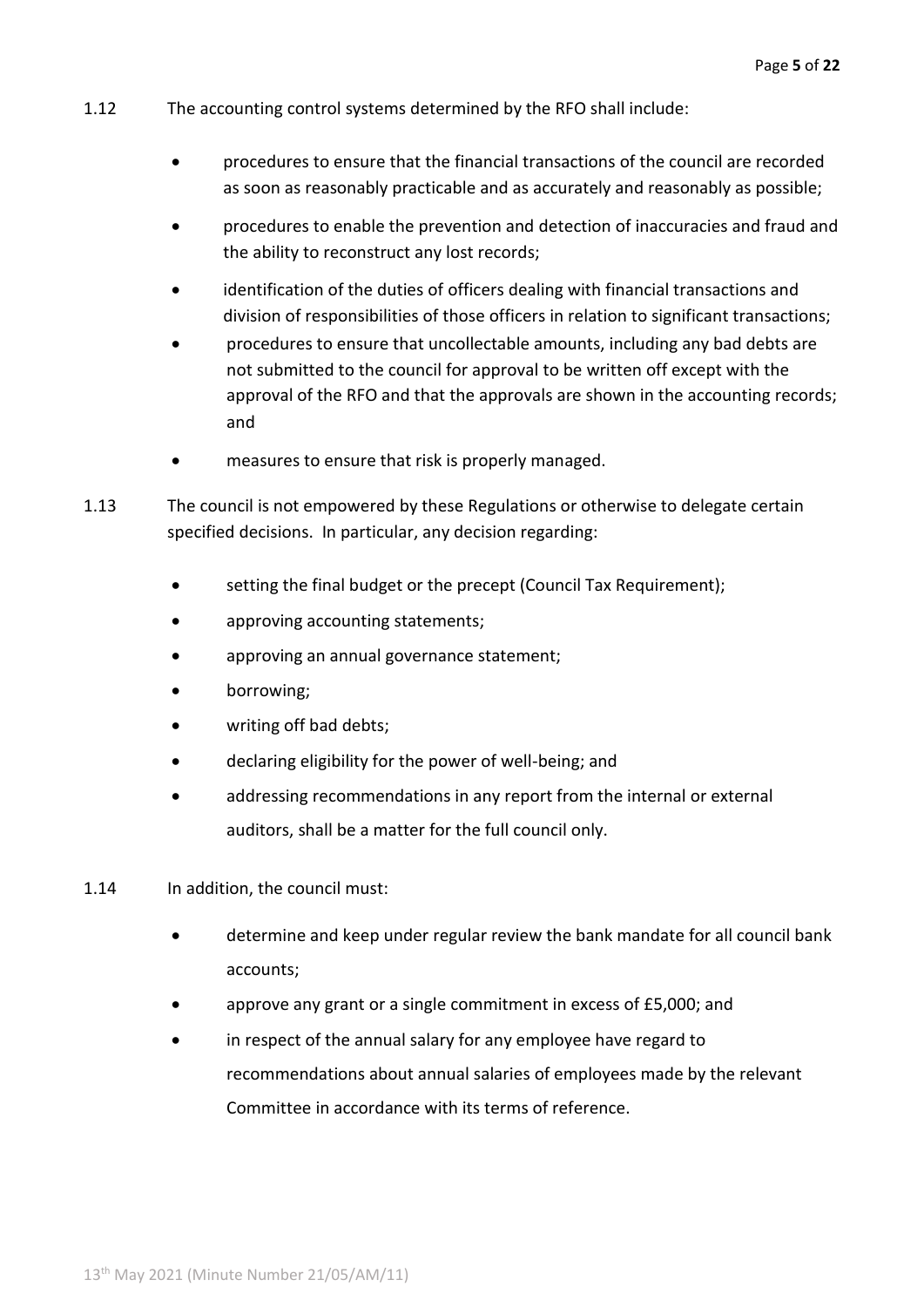1.15 In these financial regulations, references to the Accounts and Audit Regulations or 'the regulations' shall mean the regulations issued under the provisions of section 27 of the Audit Commission Act 1998, or any superseding legislation, and then in force unless otherwise specified.

> In these financial regulations the term 'proper practice' or 'proper practices' shall refer to guidance issued in Governance and Accountability for Local Councils – a Practioners' Guide (England) issued by the Joint Practitioners Advisory Group (JPAG), available from the websites of NALC and the Society for Local Council Clerks (SLCC).

# **2. Accounting and Audit (Internal and External)**

- 2.1 All accounting procedures and financial records of the council shall be determined by the RFO in accordance with the Accounts and Audit Regulations, appropriate Guidance and proper practices.
- **2.2 On a regular basis, at least once in each quarter and at each financial year end, a member other than the Chairman or a cheque/bank signatory shall be appointed to verify bank reconciliations for all accounts produced by the RFO. The member shall sign the reconciliations and the original bank statements or similar document as evidence of verification. This activity shall on conclusion be reported, including any exceptions, to and noted by the Full Council.**
- 2.3 The RFO shall complete the annual statement of accounts, annual report, and any related documents of the council contained in the Annual Return (as specified in proper practices) as soon as practicable after the end of the financial year and having certified the accounts shall submit them and report thereon to the council within the timescales set by the Accounts and Audit Regulations.
- 2.4 The Council shall ensure that there is an adequate and effective system of internal audit of its accounting records, and of its system of internal control in accordance with proper practices. Any officer or member of the council shall make available such documents and records as appear to the council to be necessary for the purpose of the audit and shall, as directed by the council, supply the RFO, internal auditor, or external auditor with such information and explanation as the council considers necessary for that purpose.
- 2.5 The internal auditor shall be appointed by and shall carry out the work in relation to internal controls required by the council in accordance with proper practices.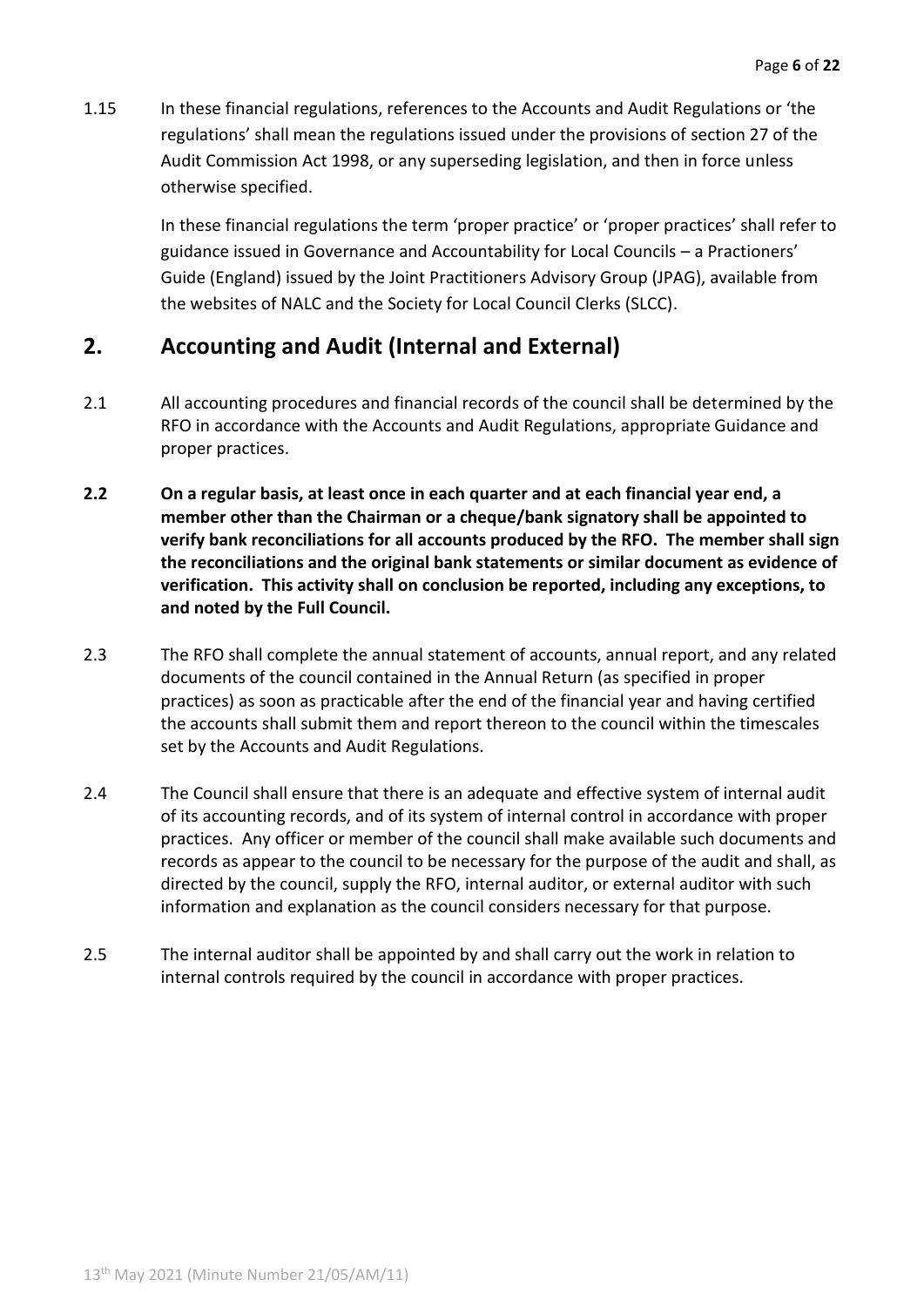- 2.6 The internal auditor shall:
	- be competent and independent of the financial operations of the council;
	- report to council in writing, or in person, on a regular basis with a minimum of one annual written report during each financial year;
	- to demonstrate competence, objectivity and independence, be free from any actual or perceived conflicts of interest, including those arising from family relationships; and
	- have no involvement in the financial decision making, management or control of the council.
- 2.7 Internal or external auditors may not under any circumstances:
	- perform any operational duties for the council;
	- initiate or approve accounting transactions; or
	- direct the activities of any council employee, except to the extent that such employees have been appropriately assigned to assist the internal auditor.
- 2.8 For the avoidance of doubt, in relation to internal audit the terms 'independent' and 'independence' shall have the same meaning as is described in proper practices.
- 2.9 The RFO shall make arrangements for the exercise of electors' rights in relation to the accounts including the opportunity to inspect the accounts, books, and vouchers and display or publish any notices and statements of account required by Audit Commission Act 1988, or any superseding legislation, and the Accounts and Audit Regulation.
- 2.10 The RFO shall, without undue delay, bring to the attention of all councillors any correspondence or report from internal or external auditors.

## **3. Annual Estimates (Budget) and Forward Planning**

- 3.1 Each committee shall review its three year forecast of revenue and capital receipts and payments. Having regard to the forecast, it shall thereafter formulate and submit proposals for the following financial year to the council not later than the end of November each year including any proposals for revising the forecast.
- 3.2 The RFO must each year, by no later than November, prepare detailed estimates of all receipts and payments including the use of reserves and all sources of funding for the following financial year in the form of a budget to be considered by the Health & Safety and Finance committee and the Full Council.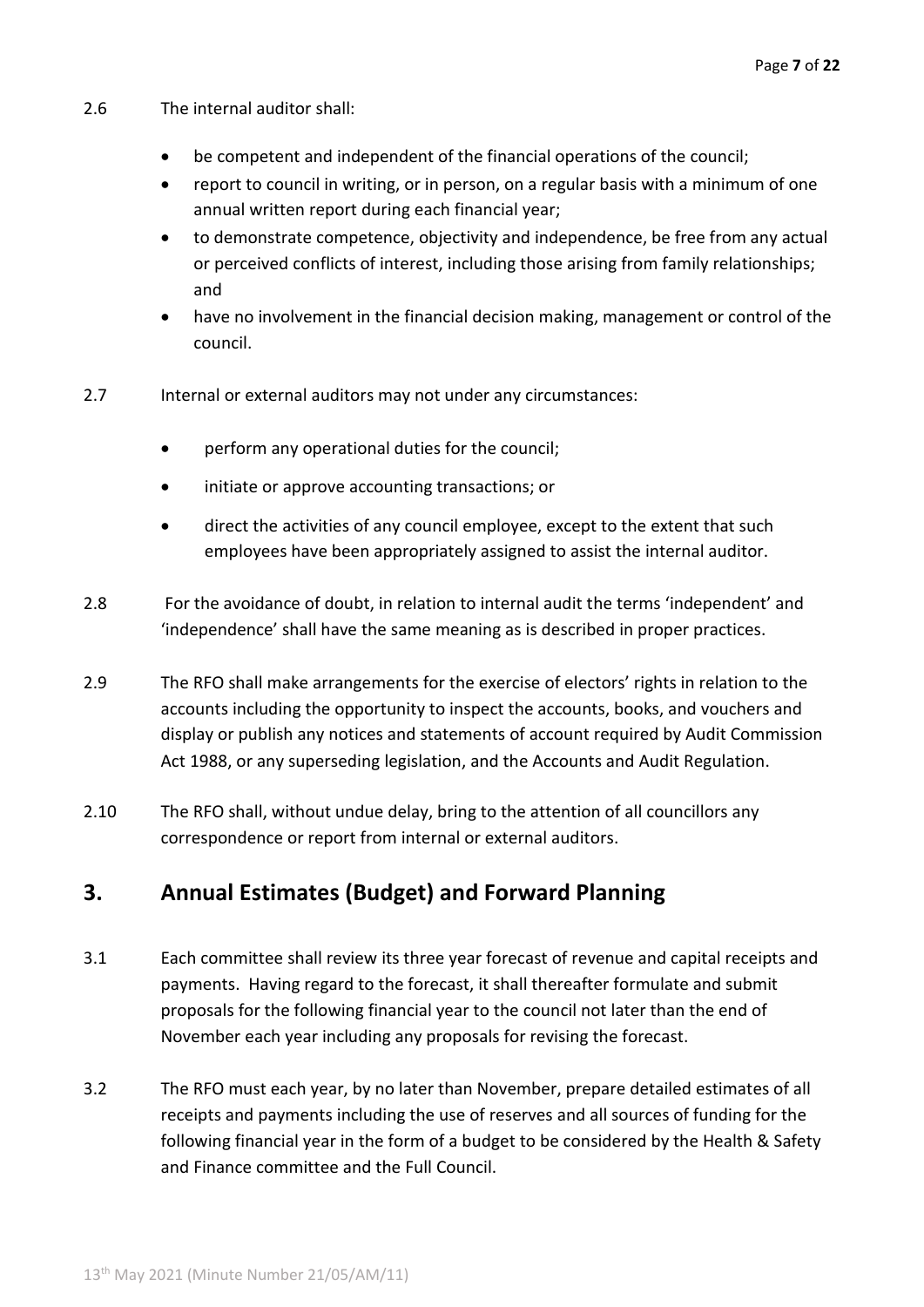- 3.3 The council shall consider annual budget proposals in relation to the council's three year forecast of revenue and capital receipts and payments including recommendations for the use of reserves and sources of funding and update the forecast accordingly.
- 3.4 The council shall fix the precept (council tax requirement), and relevant basic amount of council tax to be levied for the ensuing financial year not later than by the end of January each year. The RFO shall issue the precept to the billing authority and shall supply each member with a copy of the approved annual budget.
- 3.5 The approved annual budget shall form the basis of financial control for the ensuing year.

# **4. Budgetary control and authority to spend**

- 4.1 Expenditure on revenue items may be authorised up to the amounts included for that class of expenditure in the approved budget. This authority is to be determined by:
	- the council for all items over £5,000;
	- a duly delegated committee of the council for items over £500; or
	- the RFO, in conjunction with Chairman of Council or Chairman of the appropriate committee, for any items below £500.

Such authority is to be evidenced by a Minute or by an authorisation slip duly signed by the Clerk and where necessary also by the appropriate Chairman.

Contracts may not be disaggregated to avoid controls imposed by these regulations.

- 4.2 No expenditure may be authorised that will exceed the amount provided in the revenue budget for that class of expenditure other than by resolution of the council, or duly delegated committee. During the budget year and with the approval of council having considered fully the implications for public services, unspent and available amounts may be moved to other budget headings or to an earmarked reserve as appropriate ('virement').
- 4.3 Unspent provisions in the revenue or capital budget for completed projects shall not be carried forward to a subsequent year.
- 4.4 The salary budgets are to be reviewed at least annually at the Annual Finance meeting for the following financial year and such review shall be evidenced by a hard copy schedule signed by the RFO and the Chairman of Council or relevant committee. The RFO will inform committees of any changes impacting on their budget requirement for the coming year in good time.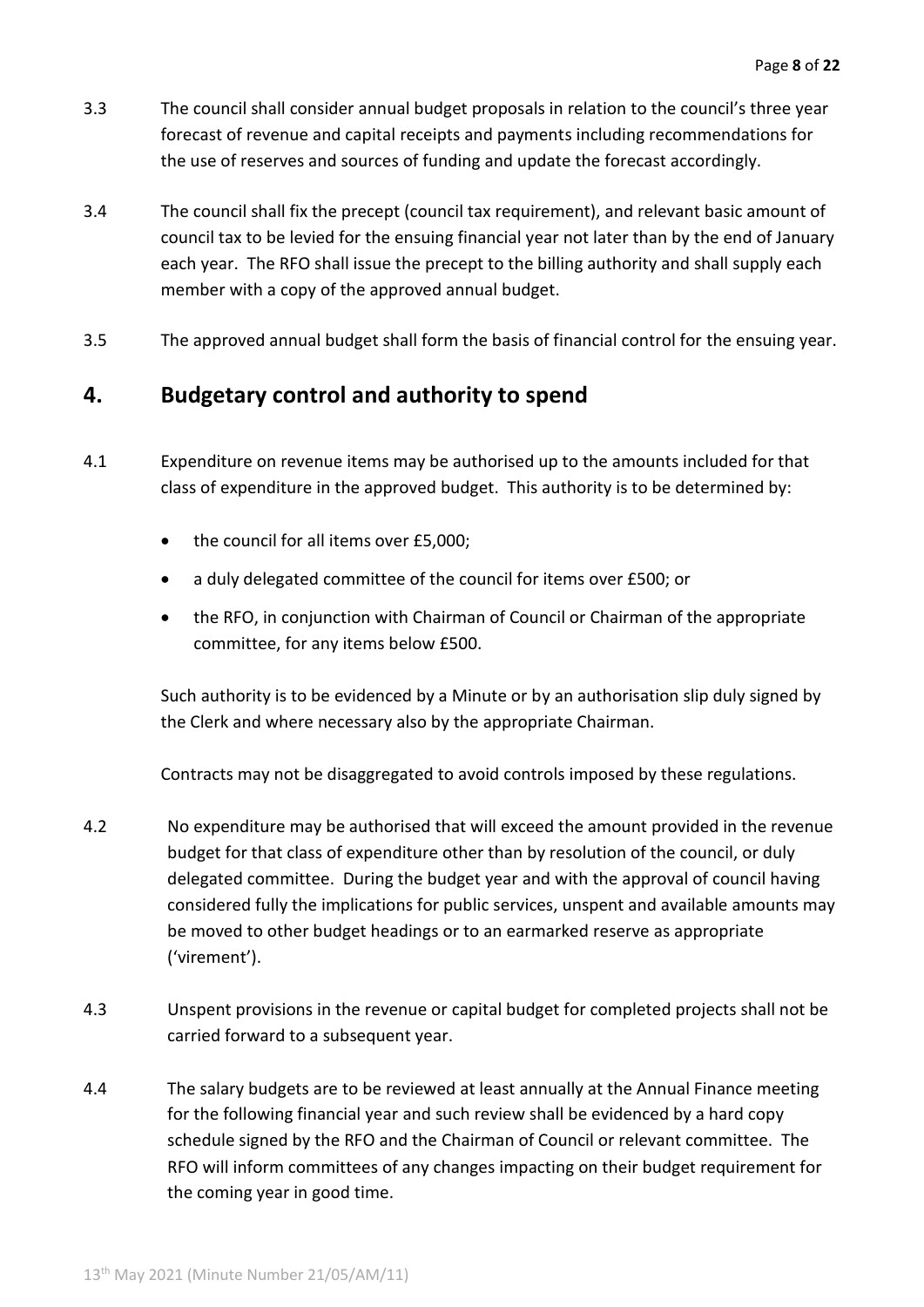- 4.5 In cases of extreme risk to the delivery of council services, the clerk may authorise revenue expenditure on behalf of the council which in the clerk's judgement it is necessary to carry out. Such expenditure includes repair, replacement or other work, whether or not there is any budgetary provision for the expenditure, subject to a limit of £500. The RFO shall report such action to the chairman as soon as possible and to the council as soon as practicable thereafter.
- 4.6 No expenditure shall be authorised in relation to any capital project and no contract entered into or tender accepted involving capital expenditure unless the council is satisfied that the necessary funds are available and the requisite borrowing approval has been obtained.
- 4.7 All capital works shall be administered in accordance with the council's standing orders and financial regulations relating to contracts.
- 4.8 The RFO shall regularly provide the council with a statement of receipts and payments to date under each head of the budgets, comparing actual expenditure to the appropriate date against that planned as shown in the budget. These statements are to be prepared at least at the end of each financial quarter and shall show explanations of significant variances. For this purpose, "significant" shall be in excess of £250 or 15% of the budget.
- 4.9 Changes in earmarked reserves shall be approved by council as part of the budgetary control process.

### **5. Banking arrangements and authorisation of payments**

- 5.1 The council's banking arrangements, include the bank mandate, shall be made by the RFO and approved by the council; banking arrangements may not be delegated to a committee. They shall be regularly reviewed for safety and efficiency.
- 5.2 The RFO shall prepare a schedule of payments requiring authorisation, forming part of the Agenda for the Meeting and together with the relevant invoices, present the schedule to the Full Council. The council shall review the schedule for compliance and having satisfied itself shall authorise payment by a resolution of the council. The approved schedule shall be ruled off and initialled by the Chairman of the Meeting. A detailed list of all payments shall be disclosed within or as an attachment to the minutes of the meeting at which payment was authorised. Personal payments (including salaries, wages, expenses and any payment made in relation to the termination of a contract of employment) may be summarised to remove public access to any personal information.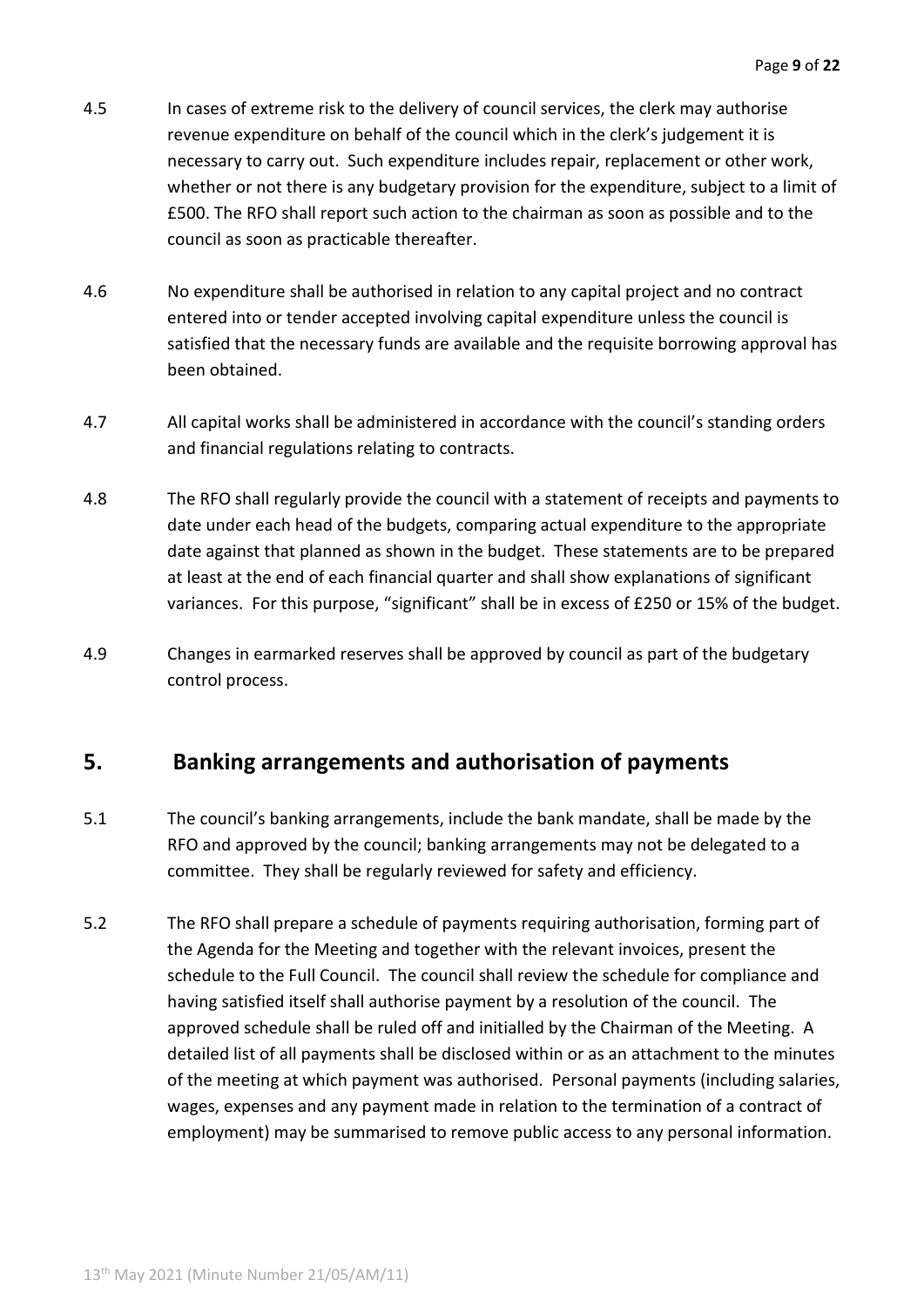- 5.3 All invoices for payment shall be examined, verified and certified by the RFO to confirm that the work, goods or services to which each invoice relates has been received, carried out, examined and represents expenditure previously approved by the council.
- 5.4 The RFO shall examine invoices for arithmetical accuracy and analyse them to the appropriate expenditure heading. The RFO shall take all steps to pay all invoices submitted and which are in order, at the next available Full Council Meeting.
- 5.5 The Clerk/RFO shall have delegated authority to authorise the payment of items only in the following circumstances:
	- a) If a payment is necessary to avoid a charge to interest under the Late Payment of Commercial Debts (Interest) Act 1998 and the due date for payment is before the next scheduled Meeting of council, where the RFO certify that there is no dispute or other reason to delay payment, provided that a list of such payments shall be submitted to the next appropriate meeting of the Full Council;
	- b) An expenditure item authorised under 5.6 below (continuing contracts and obligations) provided that a list of such payments shall be submitted to the next appropriate meeting of the Full Council; or
	- c) Fund transfers within the councils banking arrangements up to the sum of  $£10,000$ , provided that a list of such payments shall be submitted to the next appropriate meeting of the Full Council.
- 5.6 For each financial year the RFO shall draw up a list of due payments which arise on a regular basis as the result of a continuing contract, statutory duty, or obligation (such as but not exclusively, Salaries, PAYE and NI, Superannuation Fund and regular maintenance contracts and the like) for which council may authorise payment for the year provided that the requirements of regulation 4.1 (Budgetary Controls) are adhered to, provided also that a list of such payments shall be submitted to the next appropriate meeting of the Full Council.
- 5.7 A record of regular payments made under 5.6 above shall be drawn up and be signed by two members on each and every occasion when payment is authorised – thus controlling the risk of duplicated payments being authorised and/or made.
- 5.8 In respect of grants a duly authorised committee shall approve expenditure within any limits set by council and in accordance with any Policy statement approved by council. Any Revenue or Capital Grant in excess of £5,000 shall before payment, be subject to ratification by resolution of the council.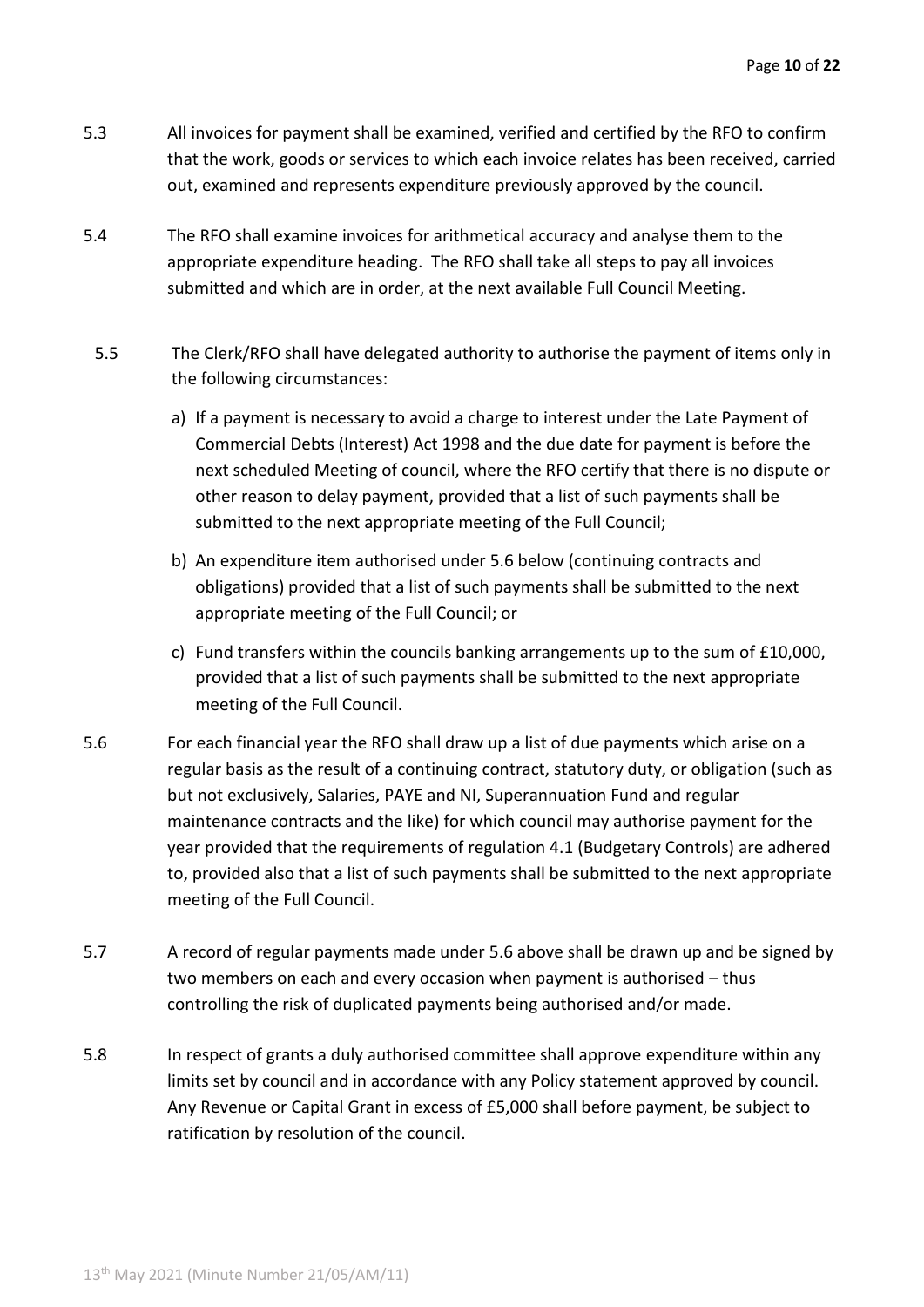- 5.9 Members are subject to the Code of Conduct that has been adopted by the council and shall comply with the Code and Standing Orders when a decision to authorise or instruct payment is made in respect of a matter in which they have a disclosable pecuniary or other interest, unless a dispensation has been granted.
- 5.10 The council will aim to rotate the duties of members in these Regulations so that onerous duties are shared out as evenly as possible over time.
- 5.11 Any changes in the recorded details of suppliers, such as their bank account records, shall be reported by the RFO to the Chair of Health & Safety and Finance Committee.

### **6. Instructions for the making of payments**

- 6.1 The council will make safe and efficient arrangements for the making of its payments.
- 6.2 Following authorisation under Financial Regulation 5 above, the council or duly delegated committee or, if so delegated, the RFO shall give instruction that a payment shall be made.
- 6.3 All payments shall be effected by cheque or other instructions to the council's bankers, or otherwise, in accordance with a resolution of Council.
- 6.4 Cheques or orders for payment drawn on the bank account in accordance with the schedule as presented to council shall be signed by two members of council in accordance with a resolution instructing that payment. A member who is a bank signatory, having a connection by virtue of family or business relationship with the beneficiary of a payment, should not, under normal circumstances, be a signatory to the payment in question.
- 6.5 To indicate agreement of the details shown on the cheque or order for payment with the counterfoil and the invoice or similar documentation, the signatories shall each also initial the cheque counterfoil.
- 6.6 Cheques or orders for payment shall not normally be presented for signature other than at a council or committee meeting (including immediately before or after such a meeting). Any signatures obtained away from such meetings shall be reported to the council at the next convenient meeting.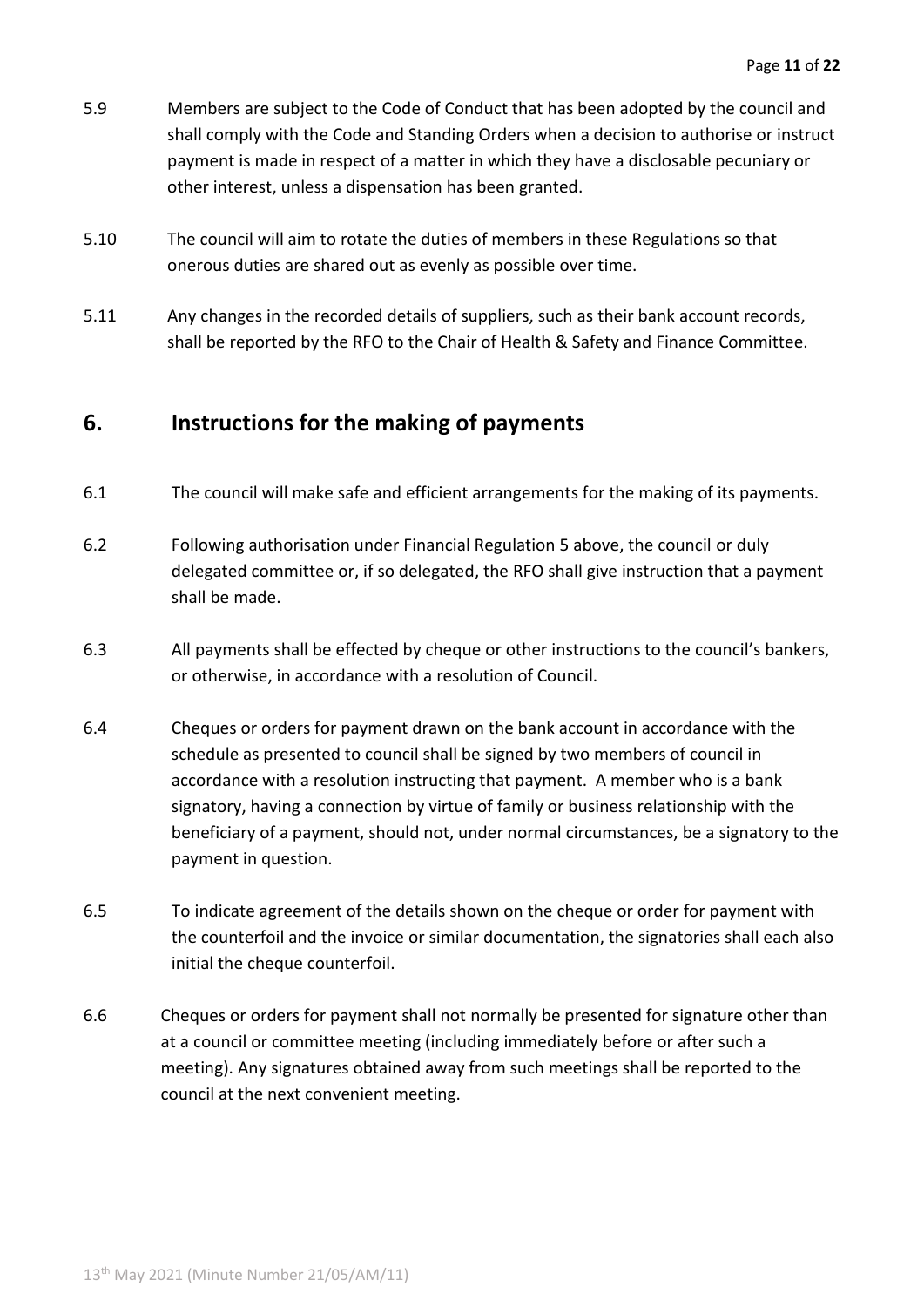- 6.7 If thought appropriate by the council, payment for utility supplies (energy, telephone and water) and any National Non-Domestic Rates may be made by variable Direct Debit provided that the instructions are signed by two members and any payments are reported to council as made. The approval of the use of a variable Direct Debit shall be renewed by resolution of the council at least every two years.
- 6.8 If thought appropriate by the council, payment for certain items (principally Salaries) may be made by Banker's Standing Order or electronic transfer provided that the instructions are signed, or otherwise evidenced by two members are retained and any payments are reported to council as made. The approval of the use of a Banker's Standing Order or electronic transfer shall be renewed by resolution of the council at least every two years.
- 6.9 If thought appropriate by the council, payment for certain items may be made by BACS or CHAPS methods provided that the instructions for each payment are signed, or otherwise evidenced, by two authorised bank signatories are retained an any payments are reported to council as made. The approval of the use of BACS or CHAPS shall be renewed by resolution of the council at least every two years.
- 6.10 If thought appropriate by the council, payment for certain items may be made by internet banking transfer provided evidence is retained showing which members approved the payment.
- 6.11 Where a computer requires use of a personal identification number (PIN) or other password(s), for access to the council's records on that computer, a note shall be made of the PIN and Passwords and shall be placed in the fireproof safe in a sealed dated envelope. This envelope may not be opened other than in the presence of two other councillors. After the envelope has been opened, in any circumstances, the PIN and/or password shall be changed as soon as practicable. The fact that the sealed envelope has been opened, in whatever circumstances, shall be reported to all members immediately and formally to the next available meeting of the council. This will not be required for a member's personal computer used only for remote authorisation of bank payments.
- 6.12 No employee or councillor shall disclose any PIN or password, relevant to the working of the council or its bank account, to any person not authorised in writing by the council or a duly delegated committee.
- 6.13 Regular back-up copies of the records on any computer shall be made and shall be stored securely away from the computer in question, and preferably off site.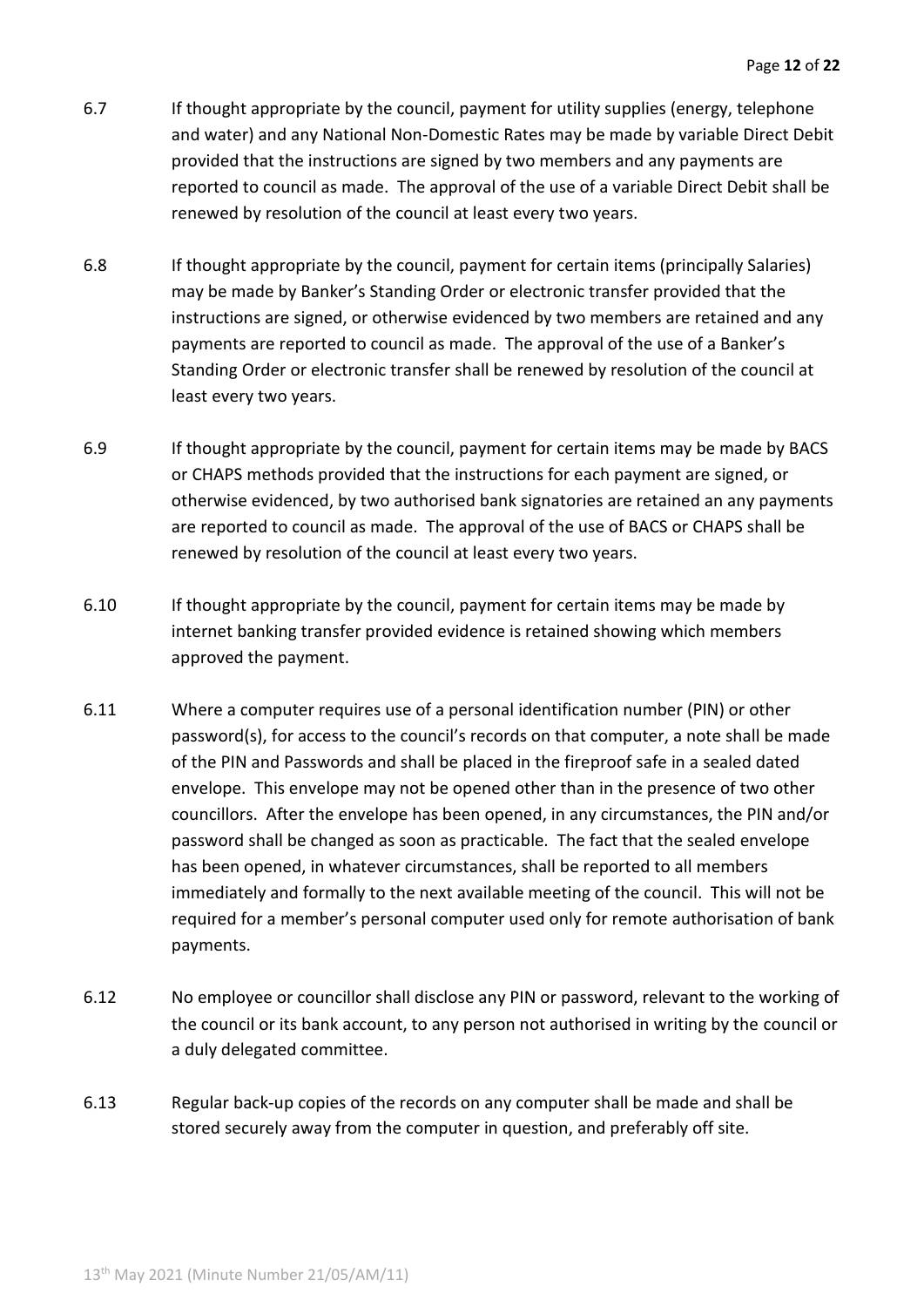- 6.14 The council, and any members using computers for the council's financial business, shall ensure that anti-virus, anti-spyware and firewall, software with automatic updates, together with a high level of security, is used.
- 6.15 Where internet banking arrangements are made with any bank, the RFO shall be appointed as the Service Administrator. The Bank mandate approved by the council shall identify a number of councillors who will be authorised to approve transactions on those accounts. The bank mandate will state clearly the amounts of payments that can be instructed by the use of the Service Administrator alone, or by the Service Administrator with a stated number of approvals.
- 6.16 Access to any internet banking accounts will be directly to the access page (which may be saved under "favourites"), and not through a search engine or e-mail link. Remembered or saved passwords facilities must not be used on any computer used for council banking work. Breach of this Regulation will be treated as a very serious matter under these regulations.
- 6.17 Changes to account details for suppliers which are used for internet banking may only be changed on written hard copy notification by the supplier and supported by hard copy authority for change signed by the RFO and a member. A programme of regular checks of standing data with suppliers will be followed.
- 6.18 Any Debit Card issued for use will be specifically restricted to the RFO and will also be restricted to a single transaction maximum value of £500 unless authorised by council or finance committee in writing before any order is placed.
- 6.19 A pre-paid debit card may be issued to employees with varying limits. These limits will be set by the Council. Transactions and purchases made will be reported to the Full Council and authority for topping-up shall be at the discretion of the Full Council.
- 6.20 Any corporate credit card or trade card account opened by the council will be specifically restricted to use by the Clerk/RFO and shall be subject to automatic payment in full at each month-end. Personal credit or debit cards of members of staff shall not be used under any circumstances.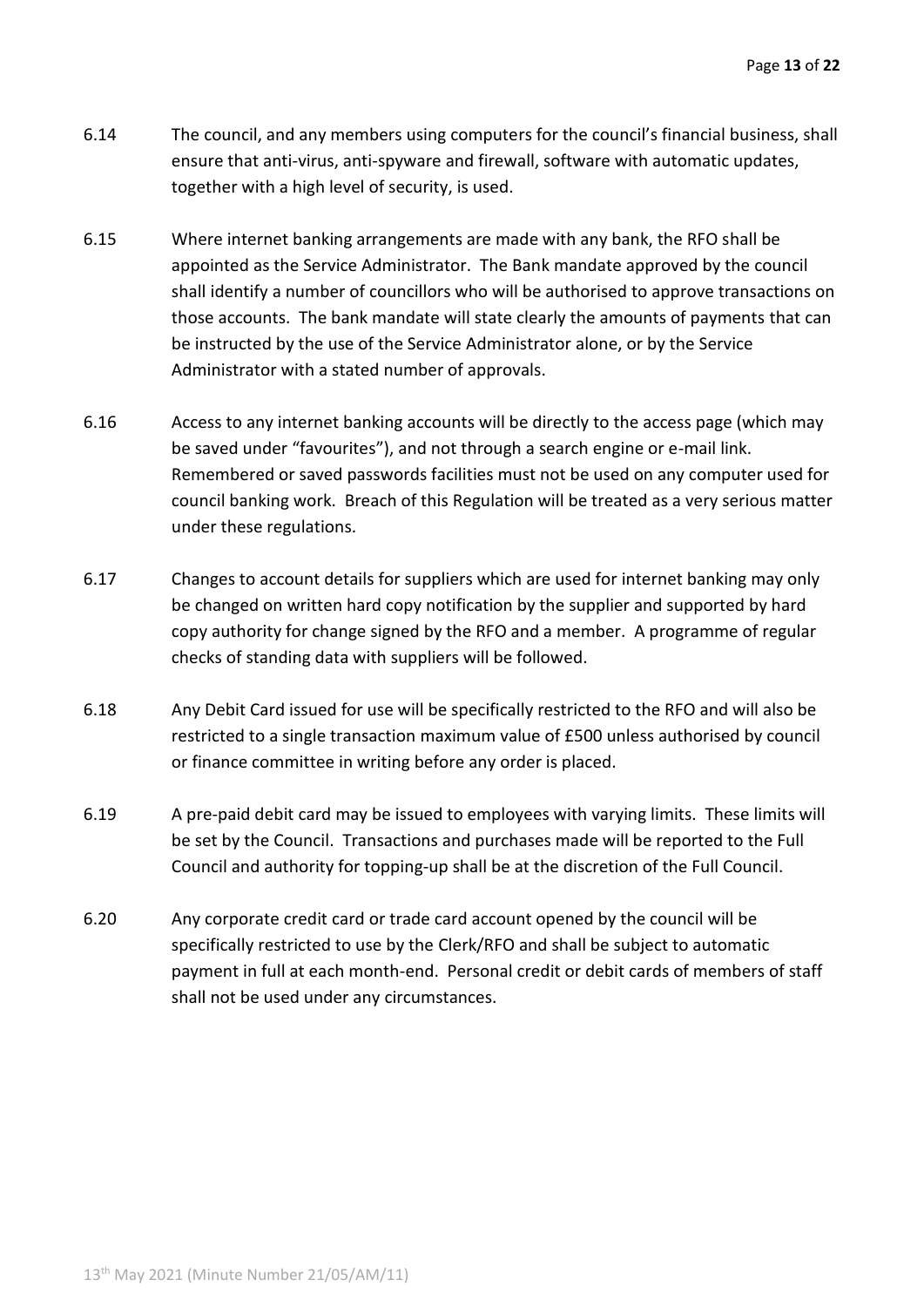- 6.21 The RFO may provide petty cash to officers for the purpose of defraying operational and other expenses. Vouchers for payments made shall be forwarded to the RFO with a claim for reimbursement.
	- a) The RFO shall maintain as petty cash float of £250 for the purpose of defraying operational and other expenses. Vouchers for payments made from petty cash shall be kept to substantiate the payment.
	- b) Income received must not be paid into the petty cash float but must be separately banked, as provided elsewhere in these regulations.
	- c) Payments to maintain the petty cash float shall be shown separately on the schedule of payments presented to council under 5.2 above.

# **7 Payment of salaries**

- 7.1 As an employer, the council shall make arrangements to meet fully the statutory requirements placed on all employers by PAYE and National Insurance legislation. The payment of all salaries shall be made in accordance with payroll records and the rules of PAYE and National Insurance currently operating, and salary rates shall be as agreed by council, or duly delegated committee.
- 7.2 Payment of salaries and payment of deductions from salary such as may be required to be made for tax, national insurance and pension contributions, or similar statutory or discretionary deductions must be made in accordance with the payroll records and on the appropriate dates stipulated in employment contracts, provided that each payment is reported to the next available council meeting, as set out in these regulations above.
- 7.3 No changes shall be made to any employee's pay, emoluments, or terms and conditions of employment without the prior consent of the Full Council.
- 7.4 Each and every payment to employees of net salary and to the appropriate creditor of the statutory and discretionary deductions shall be recorded in a separate confidential record. These confidential records are not open to inspection or review (under the Freedom of Information Act 2000 otherwise) other than:
	- a) by any councillor who can demonstrate a need to know;
	- b) by the internal auditor;
	- c) by the external auditor; or
	- d) by any person authorised under Audit Commission Act 1998, or any superseding legislation.
- 7.5 The total of such payments in each calendar month shall be reported with all other payments as made as may be required under these Financial Regulations, to ensure that only payments due for the period have actually been paid.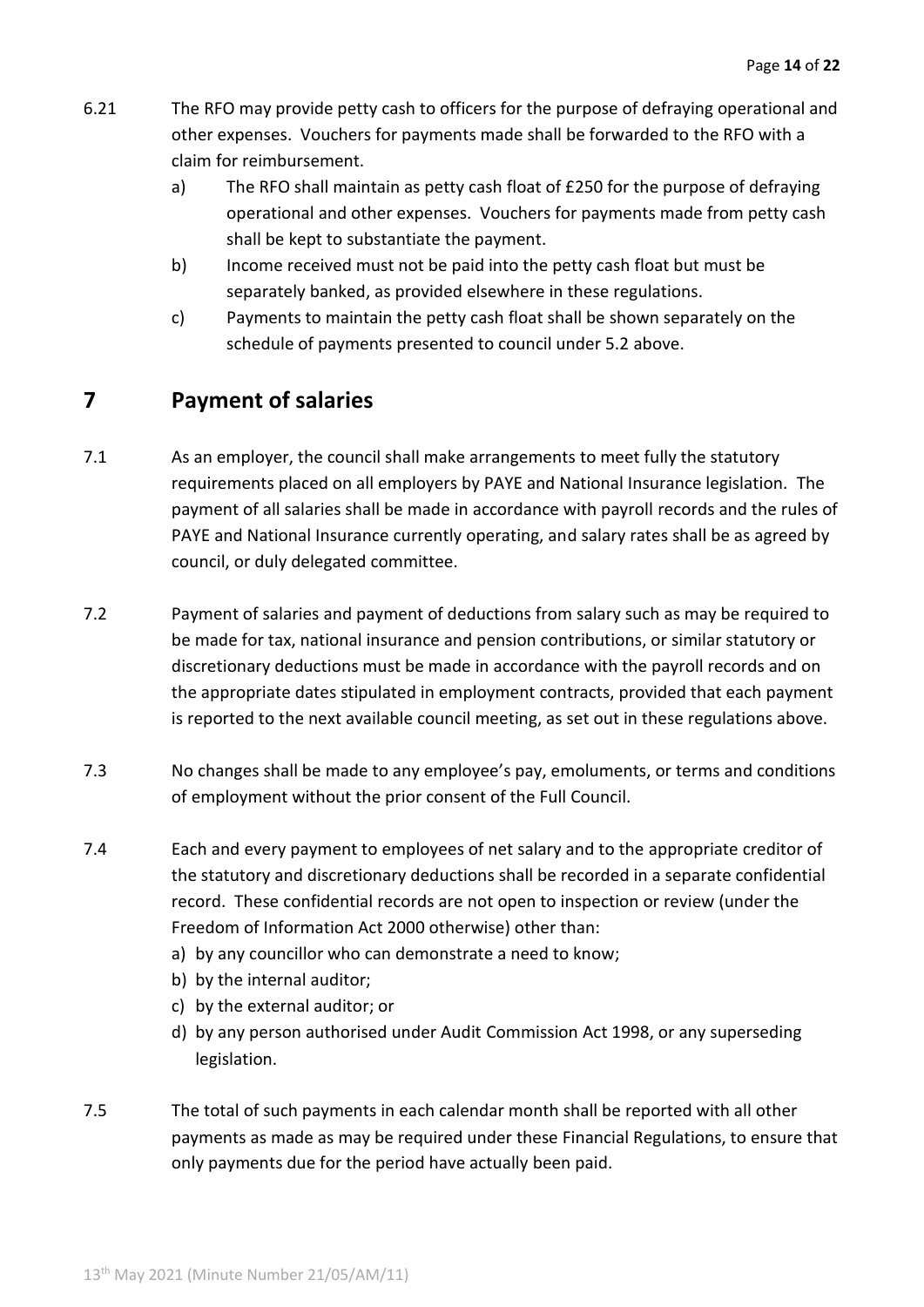- 7.6 An effective system of personal performance management should be maintained for the senior officers.
- 7.7 Any termination payments shall be supported by a clear business case and reported to the council. Termination payments shall only be authorised by Full Council.
- 7.8 Before employing interim staff the council must consider a full business case.

#### **8. Loans and investments**

- 8.1 All borrowings shall be effected in the name of the council, after obtaining any necessary borrowing approval. Any application for borrowing approval shall be approved by Council as to terms and purpose. The application for Borrowing Approval, and subsequent arrangements for the Loan shall only be approved by Full Council.
- 8.2 Any financial arrangement which does not require formal Borrowing Approval from the Secretary of State (such as High Purchase or Leasing of tangible assets) shall be subject to approval by the full council. In each case a report in writing shall be provided to council in respect of value for money for the proposed transaction.
- 8.3 The council will arrange with the council's Banks and Investment providers for the sending of a copy of each statement of account to the Chairman of the council at the same time as issued to the RFO.
- 8.4 All loans and investments shall be negotiated in the name of the Council and shall be for a set period in accordance with council policy.
- 8.5 The council shall consider the need for an Investment Strategy and Policy which, if drawn up, shall be in accordance with relevant regulations, proper practices and guidance. Any Strategy and Policy shall be reviewed by the council at least annually.
- 8.6 All investments of money under the control of the council shall be in the name of the council.
- 8.7 All investment certificates and other documents relating thereto shall be retained in the custody of the RFO.
- 8.8 In respect of short term or long term investments, including transfers between bank accounts held in the same bank, or branch, shall be made in accordance with Regulation 5 (Authorisation of payments) and Regulation 6 (Instructions for payments).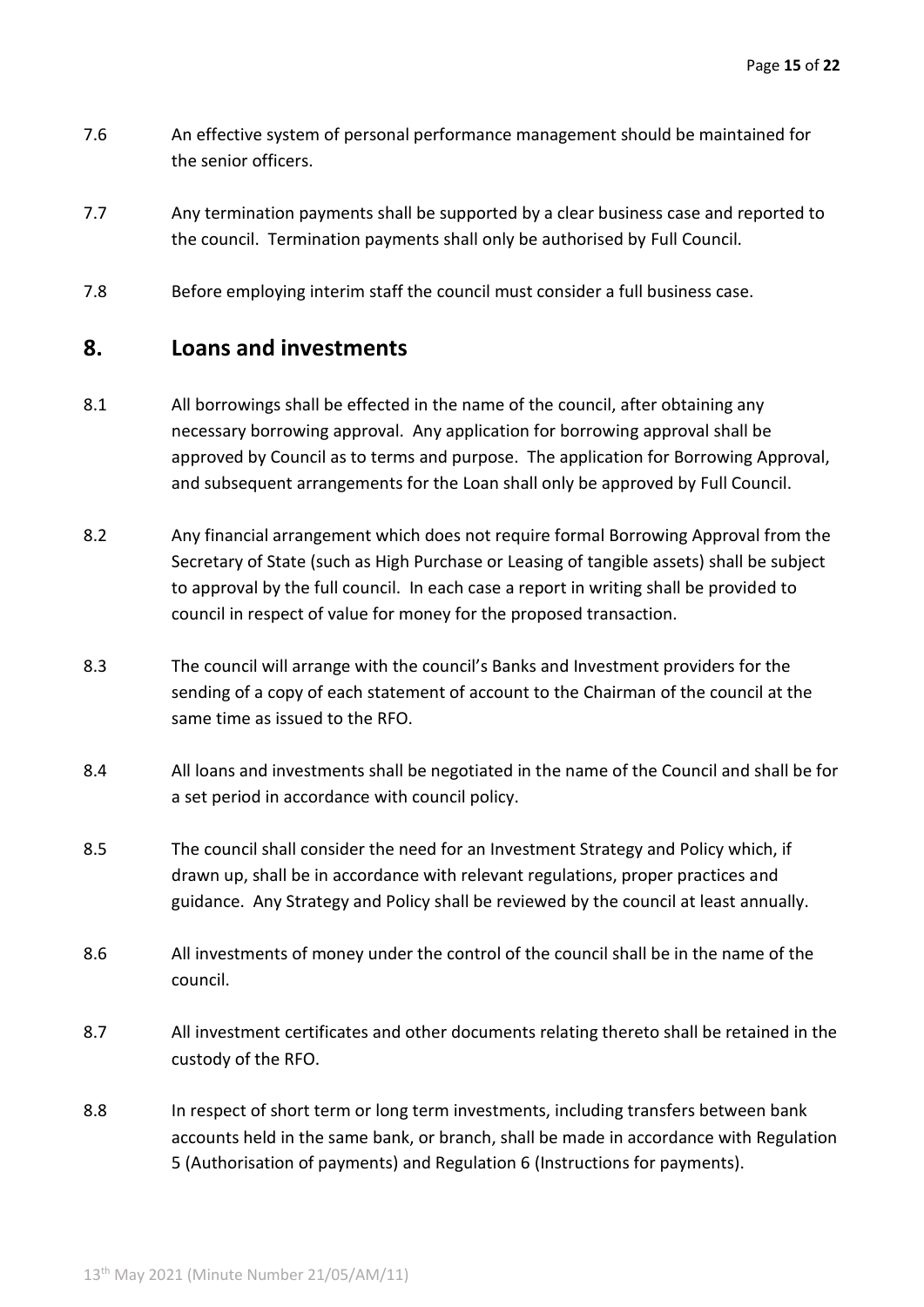#### **9. Income**

- 9.1 The collection of all sums due to the council shall be the responsibility of and under the supervision of the RFO.
- 9.2 Particulars of all charges to be made for work done, services rendered or goods supplied shall be agreed annually by the council, notified to the RFO and the RFO shall be responsible for the collection of all accounts due to the council.
- 9.3. The Council will review all fees and charges at least annually, following a report of the RFO.
- 9.4 Any sums found to be irrecoverable and any bad debts shall be reported to the council and shall be written off in the year.
- 9.5 All sums received on behalf of the council shall be banked intact as directed by the RFO. In all cases, all receipts shall be deposited with the council's bankers with such frequency as the RFO considers necessary.
- 9.6 The origin of each receipt shall be entered on the paying-in slip.
- 9.7 Personal cheques shall not be cashed out of money held on behalf of the council.
- 9.8 The RFO shall promptly complete any VAT Return that is required. Any repayment claim due in accordance with VAT Act 1994 section 33 shall be made at least annually coinciding with the financial year end.
- 9.9 Where any significant sums of cash are regularly received by the council, the RFO shall take such steps as are agreed by the Council to ensure that more than one person is present when the cash is counted in the first instance, that there is a reconciliation to some form of control such as ticket issues, and that appropriate care is taken in the security and safety of individuals banking such cash.
- 9.10 Any income arising which is the property of a charitable trust shall be paid into a charitable bank account. Instructions for the payment of funds due from the charitable trust to the council (to meet expenditure already incurred by the authority) will be given by the Managing Trustees of the charity meeting separately from any council Meeting (see also Regulation 16 below)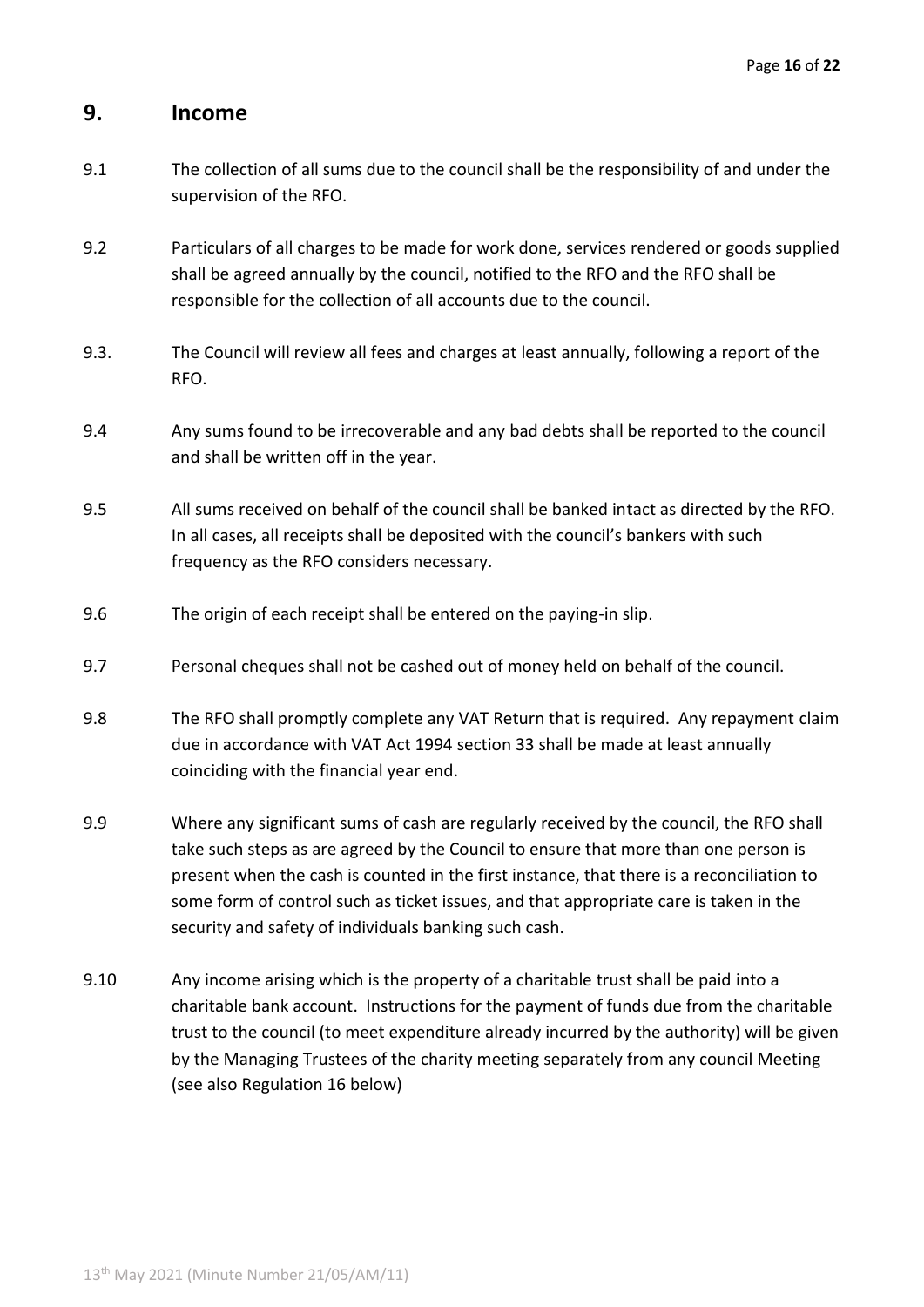# **10. Order for work, goods and services**

- 10.1 An official order or letter shall be issued for all work, goods and services unless a formal contract is to be prepared or an official order would be inappropriate. Copies of orders shall be retained.
- 10.2 Order books shall be controlled by the RFO.
- 10.3 All members and Officers are responsible for obtaining value for money at all times. An officer issuing an official order shall ensure as far as reasonable and practicable that the best available terms are obtained in respect of each transaction, usually by obtaining three or more quotations or estimates from appropriate suppliers, subject to any de minimis provisions in Regulation 11 (h) below.
- 10.4 A member may not issue an official order or make any contract on behalf of the council.
- 10.5 The RFO shall verify the lawful nature of any proposed purchase before the issue of an order, and in the case of new or infrequent purchases or payments, the RFO shall ensure the statutory authority shall be reported to the meeting at which the order is approved so that the minutes can record the power being used.

#### **11 Contracts**

- 11.1 Procedures as to contracts are laid down as follow:
	- a. Every contract shall comply with these financial regulations, and no exceptions shall be made otherwise than in an emergency provided that this regulation need not apply to contracts which relate to items (i) to (vi) below:
		- i. for the supply of gas, electricity, water, sewerage and telephone services;
		- ii. for specialist services such as are provided by solicitors, accountants, surveyors and planning consultants;
		- iii. for work to be executed or goods or materials to be supplied which consist of repairs to or parts for existing machinery or equipment or plant;
		- iv. for work to be executed or goods or materials to be supplied which constitute an extension of an existing contract by the Council;
		- v. for additional audit work of the external Auditor up to an estimated value of £500 (in excess of this sum the RFO shall act after consultation with the Chairman and Vice Chairman of council); and
		- vi. for goods or materials proposed to be purchased which are proprietary articles and/or are only sold at a fixed price.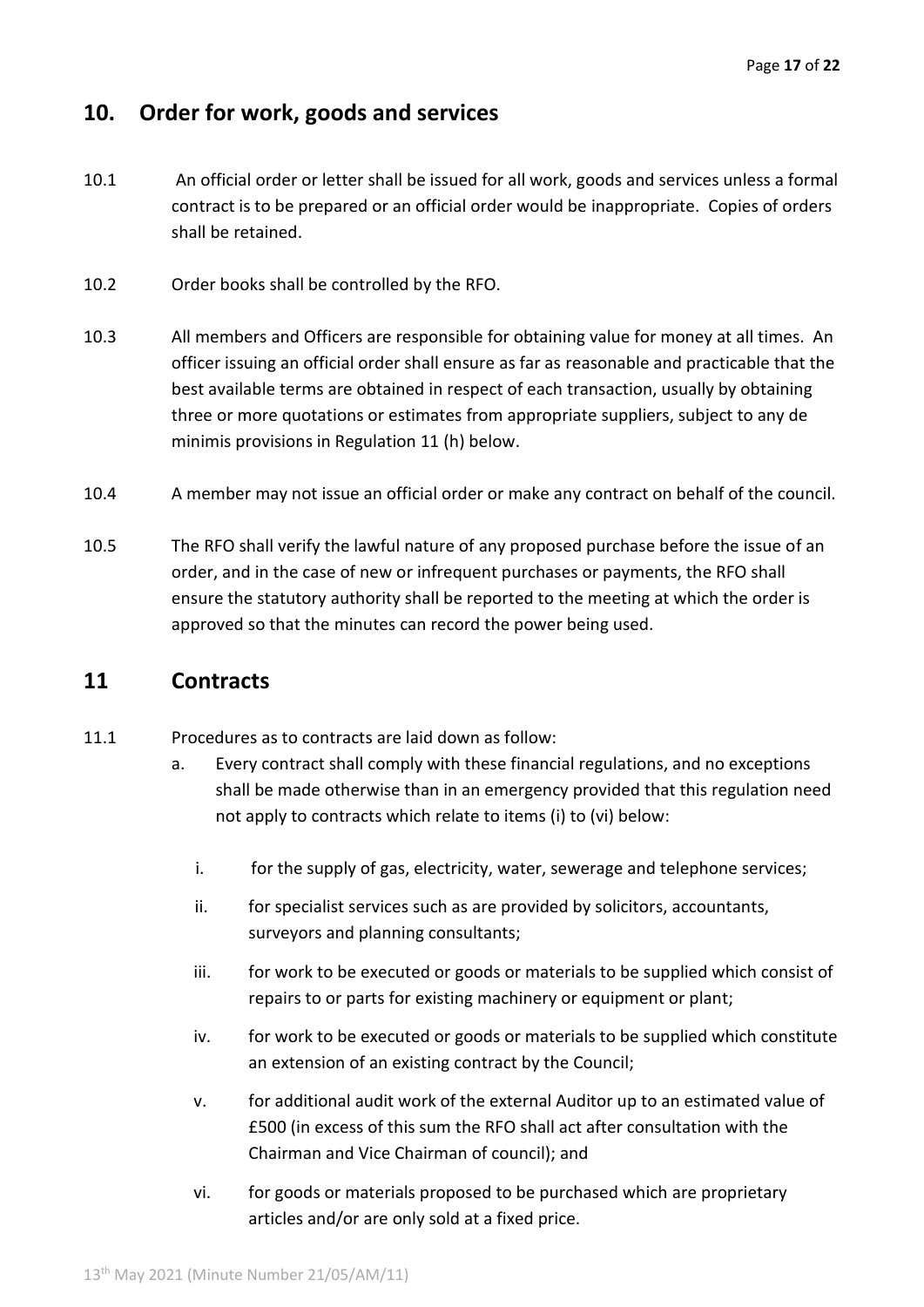- b. Where it is intended to enter into a contract exceeding £60,000 in value for the supply of goods or materials or for the execution of works or specialist services other than such goods, materials, works or specialist services as are excepted as set out in paragraph (a) the RFO shall invite tenders locally, on the Council's website and on the relevant Tender portal as required by law. This limit does not preclude less formal tenders being sought when it is considered appropriate by the relevant committee.
- c. When applications are made to waive financial regulations relating to contracts to enable a price to be negotiated without competition the reason shall be embodied in a recommendation to the council.
- d. Such invitation to tender shall state the general nature of the intended contract and the RFO shall obtain the necessary technical assistance to prepare a specification in appropriate cases. The invitation shall in addition state that tenders must be addressed to the Clerk in the ordinary course of post. Each tendering firm shall be supplied with a specifically marked envelope in which the tender is to be sealed and remain sealed until the prescribed date for opening tenders for that contract.
- e. All sealed tenders shall be opened at the same time on the prescribed date by the RFO in the presence of at least one member of council.
- f. If less than three tenders are received for contracts above £60,000 or if all the tenders are identical the council may make such arrangements as it thinks fit for procuring the good or materials or executing the works.
- g. Any invitation to tender issued under this regulation shall be subject to Standing Orders 12 and 18 shall refer to the terms of the Bribery Act 2010.
- h. When it is to enter into a contract of less than £60,000 in value for the supply of goods or materials or for the execution of works or specialist services other than such goods, materials, works or specialist services as are excepted as set out in paragraph (a) the Clerk shall obtain 3 quotations (priced descriptions of the proposed supply); where the value is below £3,000 and above £500 the Clerk shall strive to obtain 3 estimates. Otherwise, Regulation 10 (3) above shall apply.
- i) The Council shall not be obliged to accept the lowest of any tender, quote or estimate.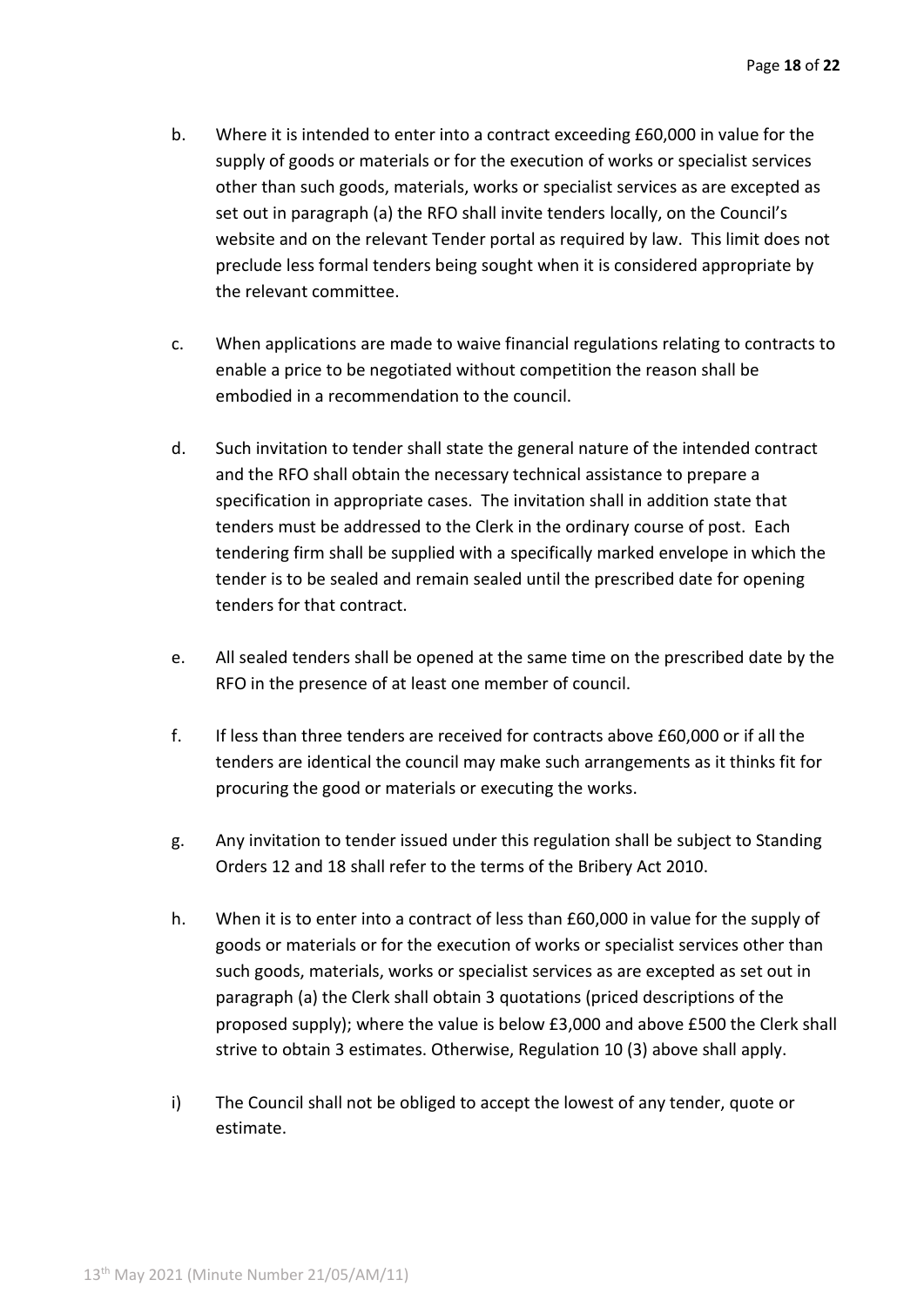j) Should it occur that the council, or duly delegated committee, does not accept any tender, quote or estimate, or the work is not allocated and the council requires further pricing, provided that the specification does not change, no person shall be permitted to submit a later tender, estimate or quote who was present when the original decision-making process was being undertaken.

# **12. Payments under contracts for building or other construction works**

- 12.1 Payments on account of the contract sum shall be made within the time specified in the contract by the RFO upon authorised certificates of the architect or other consultants engaged to supervise the contract (subject to any percentage withholding as may be agreed in the particular contract).
- 12.2 Where contracts provide for payment by instalments the RFO shall maintain a record of all such payments. In any case where it is estimated that the total cost of work carried out under a contract, excluding agreed variations, will exceed the contract sum by 5% or more a report shall be submitted to the council.
- 12.3 Any variation to a contract or addition to or omission from a contract must be approved by the council and Clerk to the contractor in writing, the council being informed where the final cost is likely to exceed the financial provision.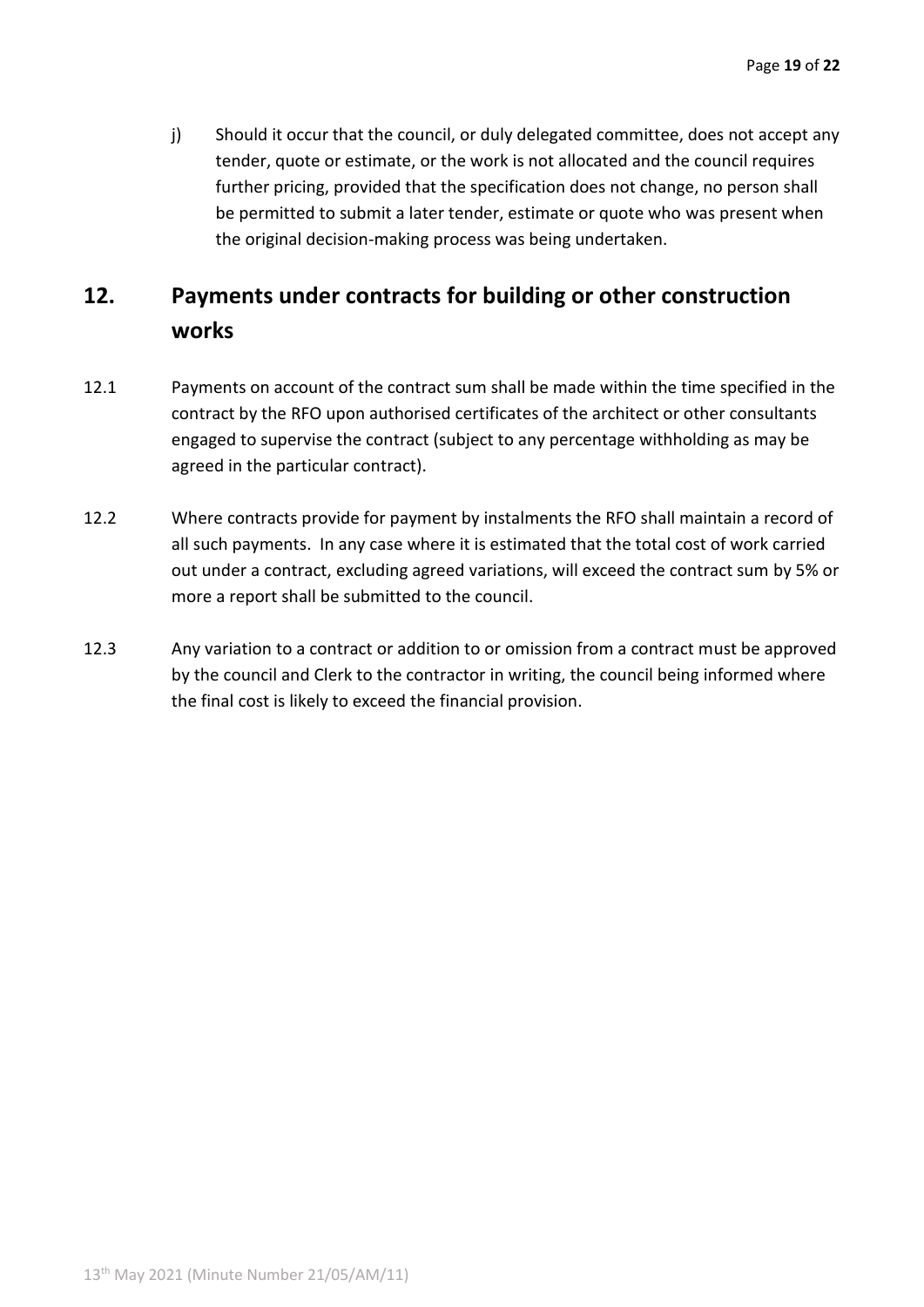## **13. Stores and equipment**

- 13.1 The member of staff in charge of each section shall be responsible for the care and custody of stores and equipment in that section.
- 13.2. Delivery Notes shall be obtained in respect of all goods received into store or otherwise delivered and goods must be checked as to order and quality at the time delivery is made.
- 13.3 Stocks shall be kept at the minimum levels consistent with operational requirements.
- 13.4 The RFO shall be responsible for periodic checks of stocks and stores at least annually.

#### **14. Assets, properties and estates**

- 14.1. The RFO shall make appropriate arrangements for the custody of all title deeds and Land Registry Certificates of properties held by the council. The RFO shall ensure a record is maintained of all properties held by the council, recording the location, extent, plan, reference, purchase details, nature of the interest, tenancies granted, rents payable and purpose for which held in accordance with Accounts and Audit Regulations.
- 14.2 No tangible moveable property shall be purchased or otherwise acquired, sold, leased or otherwise disposed of, without the authority of the council, together with any other consents required by law, save where the estimated value of any one item of tangible moveable property does not exceed £250.
- 14.3 No real property (interests in land) shall be sold, leased or otherwise disposed of without the authority of the council, together with any other consents required by law, in each case a Report in writing shall be provided to council in respect of valuation and surveyed condition of the property (including matters such as planning permissions and covenants) together with a proper business case (including an adequate level of consultation with the electorate).
- 14.4 No real property (interest in land) shall be purchased or acquired without the authority of the Full Council. In each case a report in writing shall be provided to council in respect of valuation and surveyed condition of the property (including matters such as planning permissions and covenants) together with a proper business case (including an adequate level of consultation with the electorate).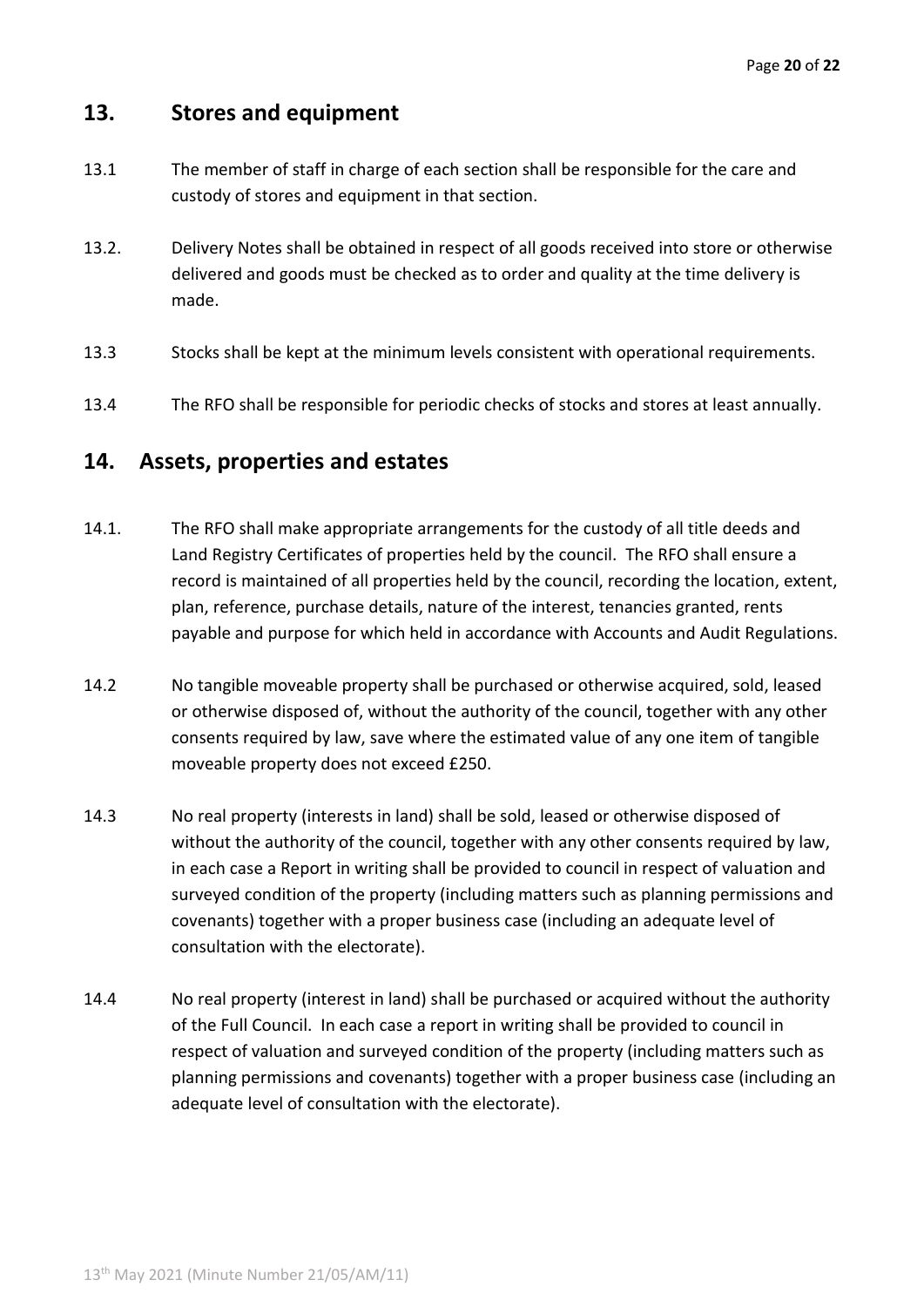- 14.5 Subject only to the limit set in Reg. 14.2 above, no tangible moveable property shall be purchased or acquired without the authority of the Full Council. In each case a Report in writing shall be provided to council with a full business case.
- 14.6 The RFO shall ensure that an appropriate and accurate Register of Assets and Investments is kept up to date. The continued existence of tangible assets shown in the Register shall be verified at least annually, possibly in conjunction with a health and safety inspection of assets.

#### **15. Insurance**

- 15.1 Following the annual risk management (per Financial Regulation 17), the RFO shall effect all insurances and negotiate all claims on the council's insurers.
- 15.2 The Clerk shall give prompt notification to the RFO of all new risks, properties or vehicles which are required to be insured and of any alterations affecting existing insurances.
- 15.3 The RFO shall keep a record of all insurances effected by the council and the property and risks covered thereby and annually review it.
- 15.4 The RFO shall be notified of any loss liability or damage or of any event likely to lead to a claim, and shall report these to Full Council at the next available meeting.
- 15.5 All appropriate members and employees of the council shall be included in a suitable form of security or fidelity guarantee insurance which shall cover the maximum risk exposure as determined annually by the council duly delegated committee.

## **16. Charities**

16.1 Where the council is sole managing trustees of a charitable body the RFO shall ensure that separate accounts are kept of the funds held on charitable trusts and separate financial reports made in such form as shall be appropriate, in accordance with Charity Law and legislation, or as determined by the Charity Commission. The RFO shall arrange for any Audit or Independent Examination as may be required by Charity Law or any Governing Document.